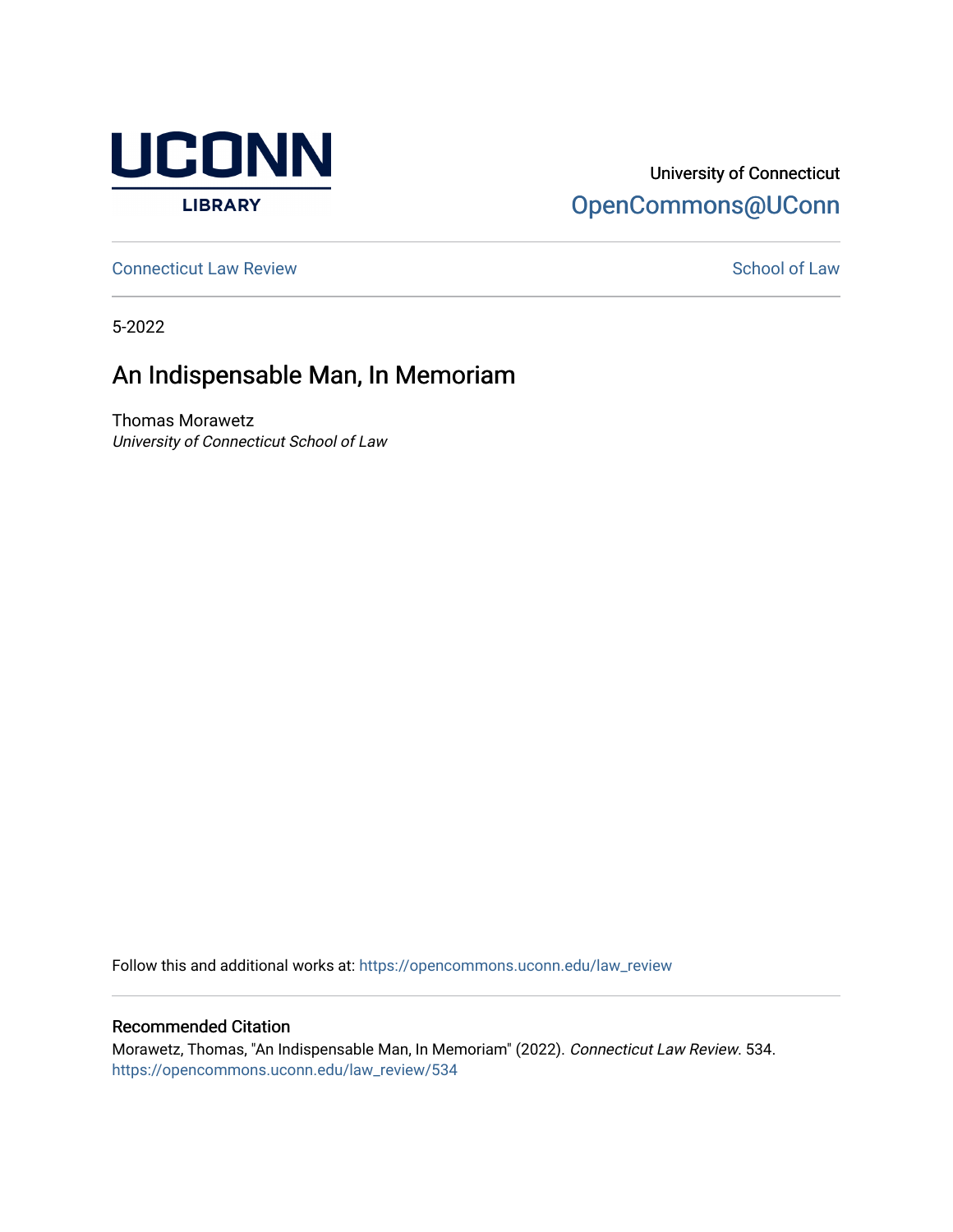# **CONNECTICUT LAW REVIEW**

VOLUME 54 MAY 2022 NUMBER 3

## **In Memoriam**

## An Indispensable Man

THOMAS MORAWETZ

*Phillip I. Blumberg served as Dean of the University of Connecticut School of Law from 1974 to 1984. These remarks were first delivered at the University of Connecticut School of Law's tribute to Dean Blumberg, "Honoring Phillip I. Blumberg," held on December 10, 2021. They have been lightly edited for publication.*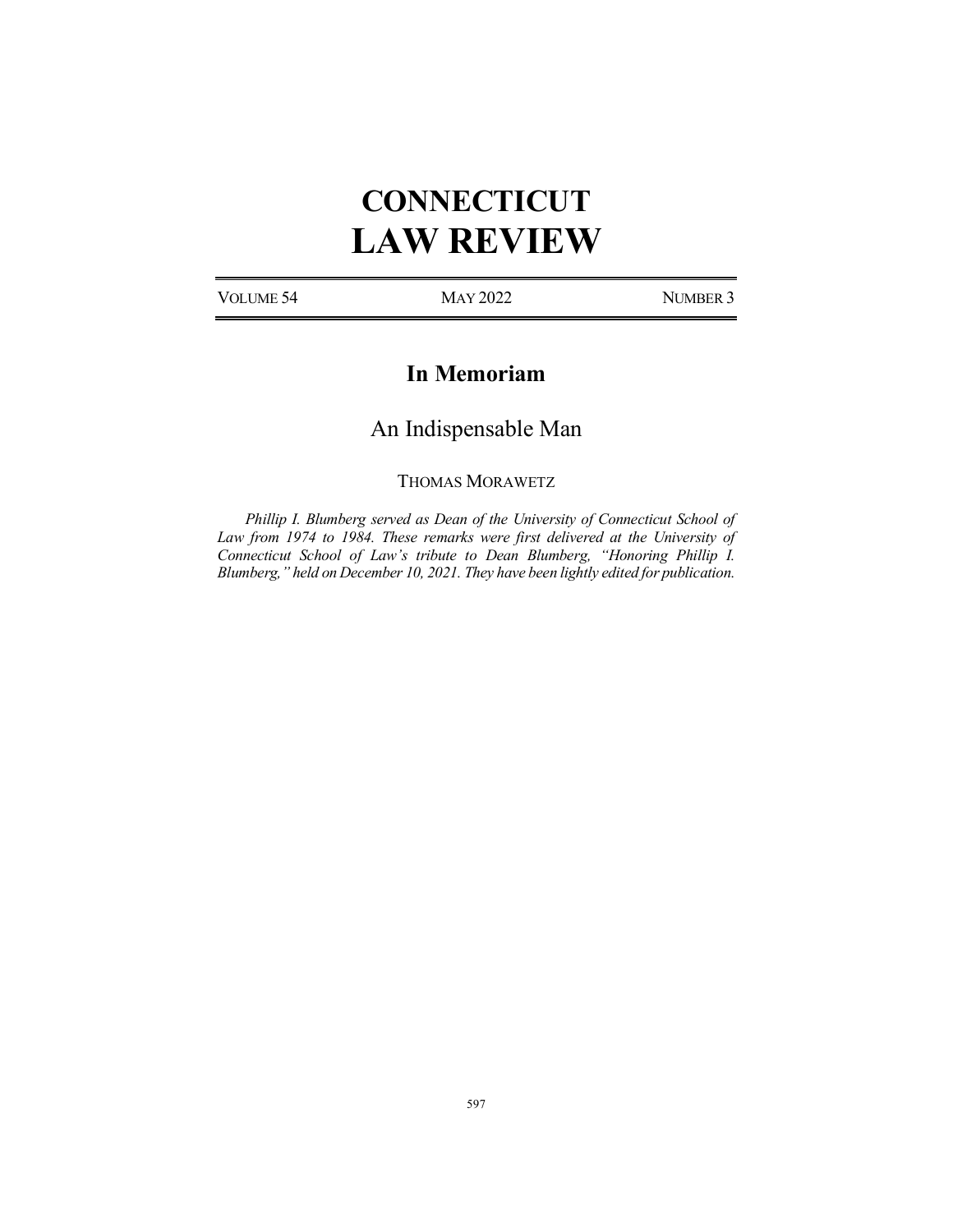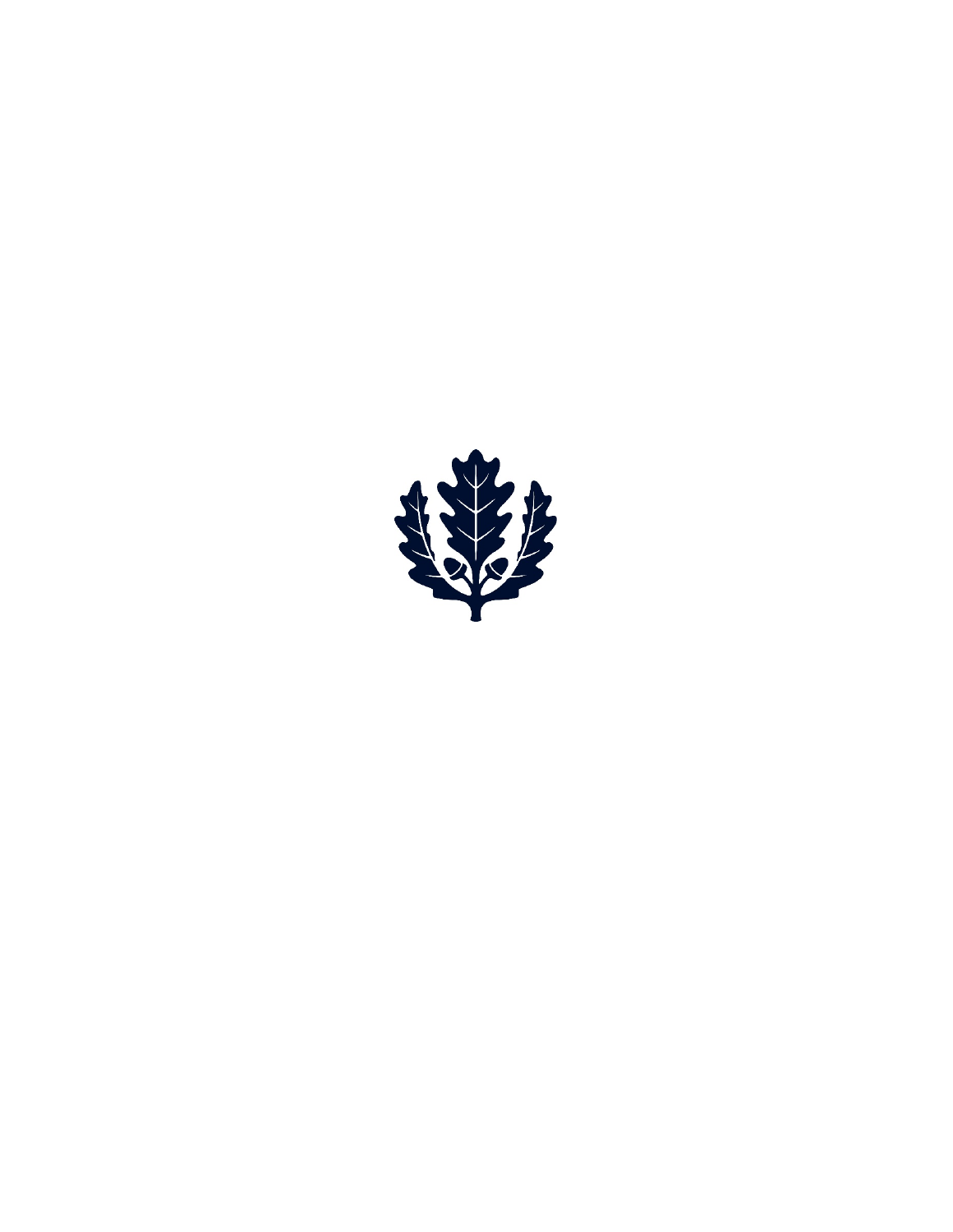### An Indispensable Man

#### THOMAS MORAWETZ \*

When I speak with friends who know nothing about the history of our law school, my shorthand for referring to Phillip Blumberg and his tenure as Dean is to say that he is the George Washington of the University of Connecticut School of Law. No, he was not our first dean, nor did he fight an extended battle for national independence. But, for those of us who knew him as Dean and *éminence grise* after his term ended, his name and person are symbols of the aspirations and values of the institution, and indeed of its identity.

\* \* \* \*

I joined the faculty of the law school in the fall of 1977, having been hired during the previous academic year as one of five tenure-track members who joined in that year. Especially in the early years of his deanship, which extended from 1974 to 1984, Phillip was committed to expanding the faculty with transformative hires. Even though his own professional accomplishments had been and continued to be in corporate law, he was especially attentive to the burgeoning identity of the school as a center for interdisciplinary studies with a strong focus on humanities and social sciences.

I came to the law school after teaching as an assistant professor, then an associate professor, of philosophy at Yale. I was mindful of the fact that I was reconfiguring my career at a time when Phillip was reconfiguring the law school. My prior educational and teaching experiences had been at schools whose nature and standing had been well-defined for centuries, schools unlikely to be redefined by the ambitions and vision of a new leader. But it was just such a redefinition in which many of my new colleagues were engaged, clearly inspired and spearheaded by Phillip.

My transition was thrilling, but not easy. Psychologists tell us that "imposter syndrome" is a common neurosis. It was hard to avoid a form of it as I became a philosophy teacher posing as a law professor. I convinced myself and my students fairly quickly that the distinction between the philosophical and legal pedagogies was illusory and that both vocations involved posing questions of theory and doctrine, in conversations rich with hypotheticals, to refine ever clearer strategies of reasoning. But the feeling of being an imposter has never completely vanished, and I suspect some of my colleagues continue to see my posing as a law professor as a masquerade.

 <sup>\*</sup> Tapping Reeve Professor of Law and Ethics, University of Connecticut School of Law.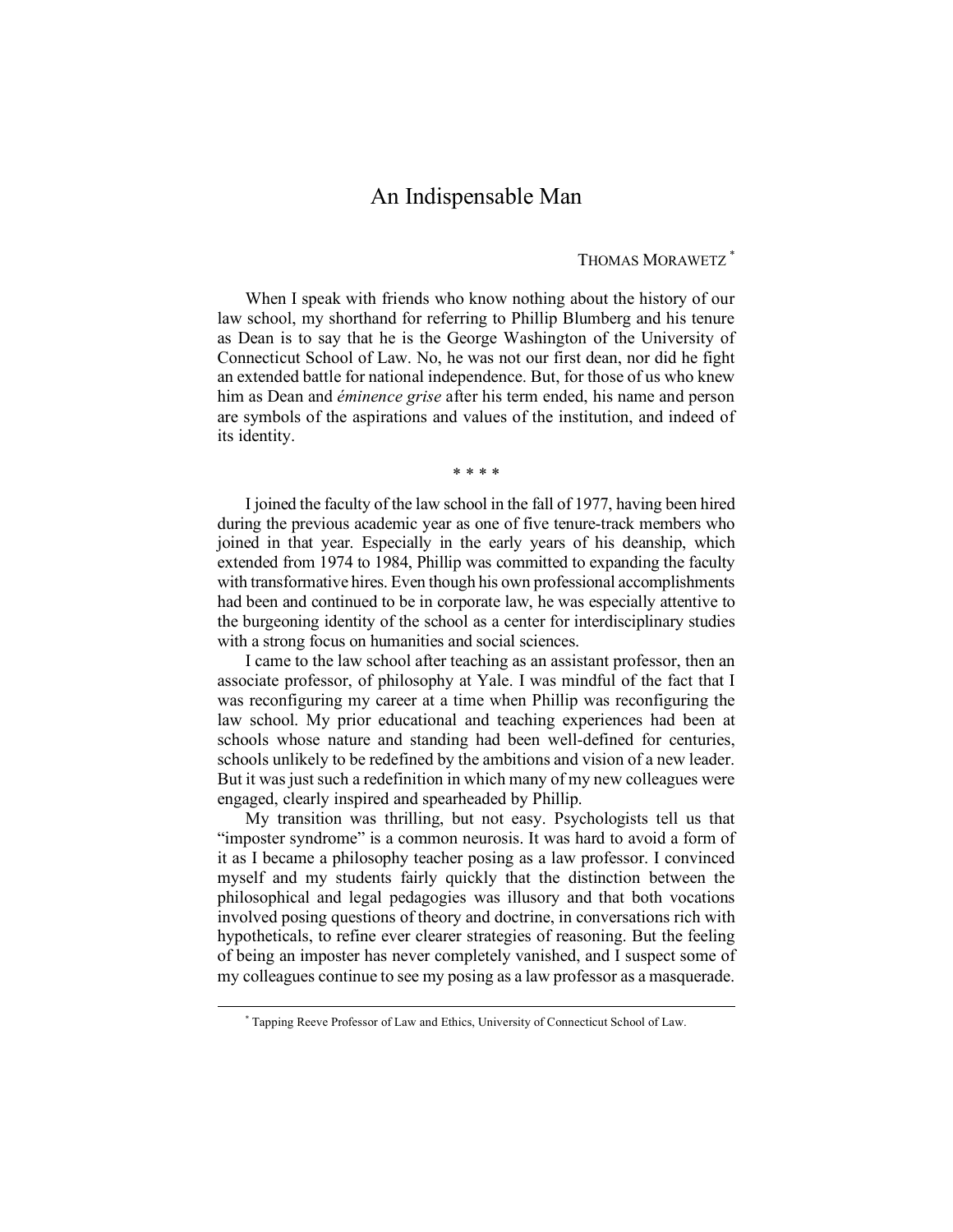#### 600 *CONNECTICUT LAW REVIEW* [Vol. 54:3

Phillip quickly made me feel at home at the law school. Three different examples illustrate how he assured me of my distinctive place in its community. The first was that Phillip, who was living alone in the years before his marriage to Connecticut Chief Justice Ellen Ash Peters, invited small groups of faculty members to his apartment every few weeks for informal evening discussions. Over sherry, tea, and biscuits, we addressed how legal strategies might answer pressing social and cultural issues. We prepared by reading short articles on topics selected in advance. Phillip was careful to mix the newest and youngest with more venerable colleagues, effectively eroding hierarchic inhibitions. He was careful, as well, to meld the casual informality of after-dinner conversation with the subliminal sense that we were expected to demonstrate the acuity that he knew we had.

A second example involved outreach beyond the law school. A year after I joined the faculty, Phillip asked me whether I was interested in leading a monthly discussion of seminal texts and writers in legal philosophy with a group of Connecticut judges, mostly from the Connecticut Appellate Court. A couple of judges had expressed to Phillip their envy of scholars who had the freedom to satisfy their curiosity about legal theory without a judge's time and case constraints. For the next two and a half years, I met with an evolving group of judges for free-wheeling talk about philosophy before and after dinner once a month during the academic year. Having taught legal philosophy for about ten years at that point in my career—to undergraduate, graduate, and law students—I had questions and doubts about the concrete usefulness of legal philosophy in the daily work of judges. The participants in these discussions had no such doubts. In sum, the memory of these meetings remains, for me, a most positive affirmation of the value of what we do.

A third example has unique personal resonance. During my first seven years at the school, my mother, who was widowed and living in Oak Park, Illinois, visited me once a year for a week or two. During two such visits, I had the chance to introduce her and Phillip, and he promptly invited us to lunch at the Hartford Club. On these occasions, she spoke about her background as a refugee from Vienna and about her training as a concert pianist, and she and Phillip seemed to engage warmly. In the summer of 1983, she passed away from a rapidly developing case of pancreatic cancer. That fall, Phillip proposed that the school organize a chamber music concert in celebration of her memory. He noted that one of our newest faculty members, Steve Utz, was an accomplished pianist, that one of our senior colleagues, Cliff Davis, was adept on the clarinet, and that one of our first-year students was first violinist in the New Haven Symphony. After a few months of rehearsal, they gave a wonderful, very well-attended, and well-received performance. Objectively, it was a grand success, and, subjectively, it was one of the most moving experiences of my life. It showed Phillip's remarkable qualities of empathy, imagination, and enterprise.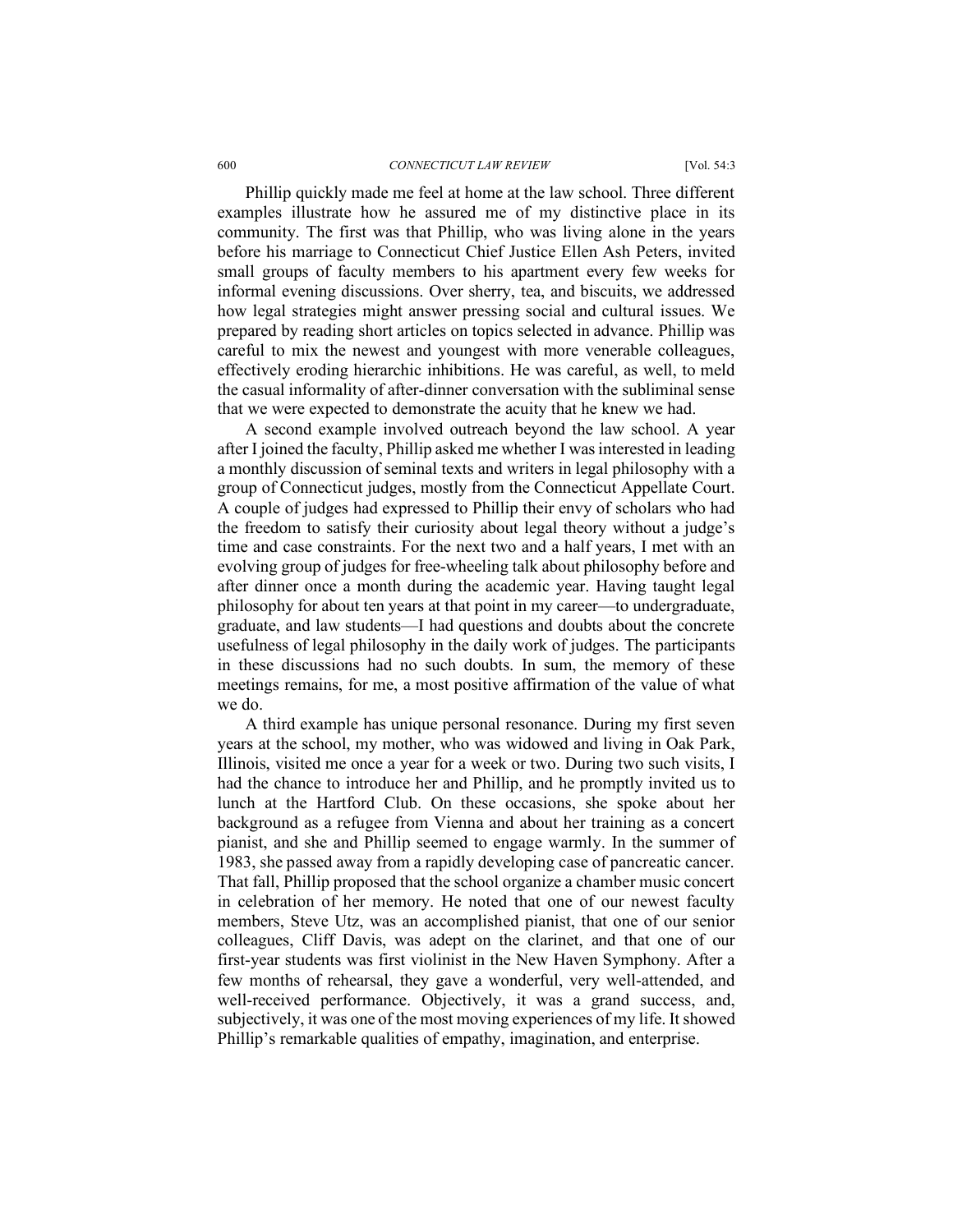#### \* \* \* \*

No one has ever referred to Phillip as a Teddy bear or as warm and cuddly. His dapper and diminutive presence was hardly ursine, Teddy or otherwise, and his demeanor was widely seen as intimidating—intimidating because he easily telegraphed high expectations and an impatience to get things done. The adage about "not suffering fools gladly" could have been coined for Phillip. At the same time, it was manageable to satisfy his expectations, and, when you had done so, he was gracious and kind in letting you know.

His impatience produced a singular, and singularly successful, style of administration—of "deaning"—which is notably at odds with contemporary conventions of governance in academia. For one thing, it is now widely seen as imperative to do strategic planning and to devise "five-year plans," a phrase that may stir up disturbing twentieth-century precedents. These strategic plans typically include expressions of adherence to excellence, rather than mediocrity; to the demands of the future, rather than the practices of the past; and so on. Phillip emphatically regarded the task of refining such abstract and general pronouncements as unnecessary and distracting gestures.

He was similarly skeptical of committees, hardly dissenting from the venerable joke about a camel being a horse put together by a committee. He developed and assigned tasks, for the most part, through one-on-one conversations with faculty and staff members, and he implicitly made clear his expectation that the task be accomplished expeditiously, if not (preferably) "by yesterday." He trusted individuals more than groups to solve problems and he believed more in individual expertise and efficiency than in trying to meld different points of view and sort conflicting agendas.

Yet another difference of content, as well as style, was implicit in his attitude to our standing vis-à-vis other law schools. It is now a familiar practice to assess successes and failures, progress and regress, by comparing our school with "peer schools," meaning law schools of similar rank, demography, size, and so on. For Phillip, doing so flew in the face of what he regarded as a genuine kind of exceptionalism on our part. His conviction, often shared, was that each school—or at least *our* school—had its own destiny and its own trajectory, measured in our situation by interdisciplinary strength. For him, the "peer schools" to consider were those considered exemplary in their high standing, schools to be examined to see what lessons we could learn and what strategies we could borrow—schools such as Stanford, Yale, and Harvard.

Phillip's infectious style of leadership was idiosyncratic. The peremptory aspects of his style would have been damaging if there had not been appreciation of his single-minded concern for the school's well-being and widespread respect for his genius at bringing about congruent results. In speaking of someone hyperbolically as a "benign dictator," it matters whether the emphasis is, as it was with Phillip, on "benign."